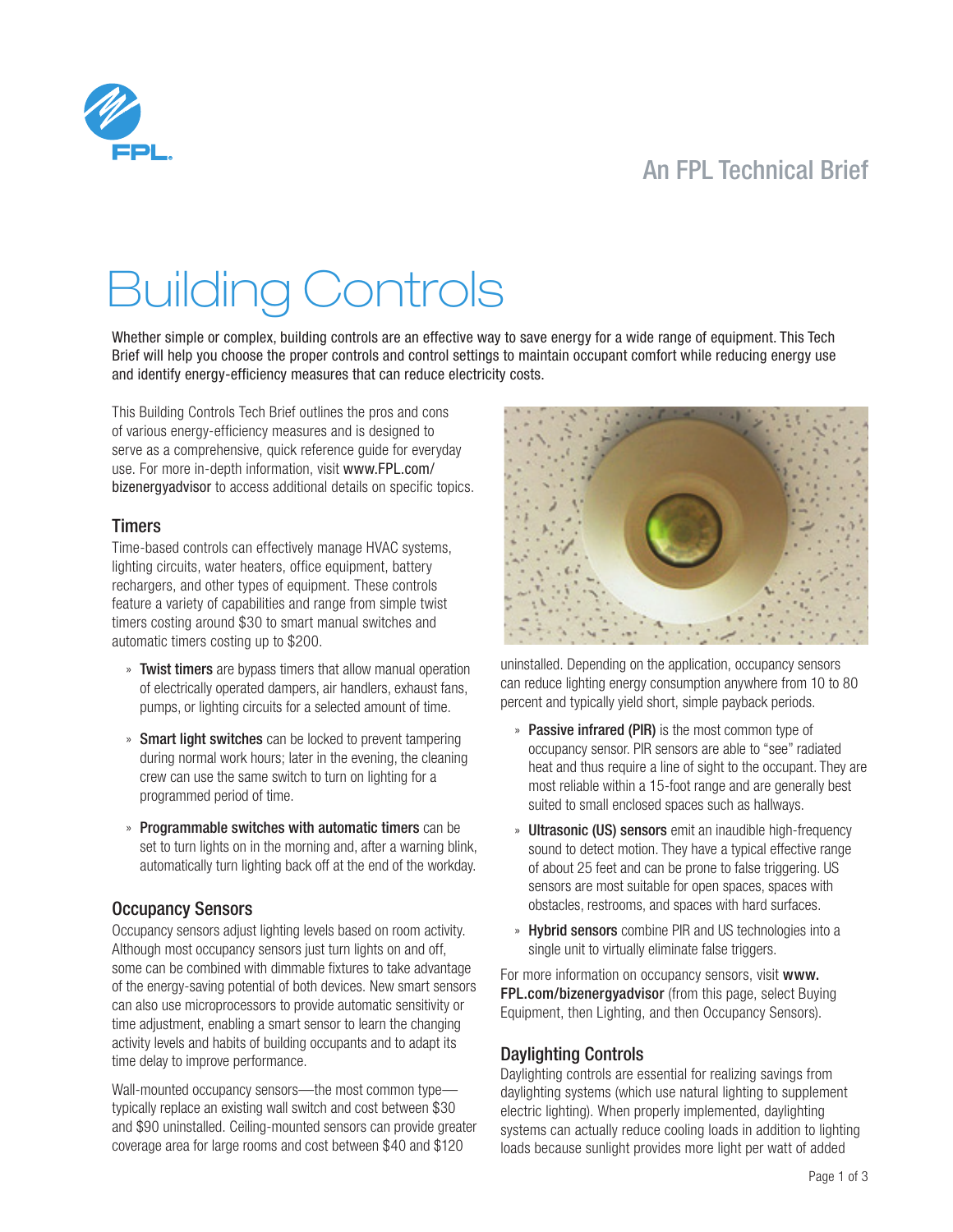heat than a typical lighting system does. Control capabilities may include simple on/off functionality, stepped reduction of light output (lowering light levels in discrete steps), and continuous dimming. Daylighting systems work best if they are incorporated into the original building design. The incremental additional cost is minimal, and there are a number of strategies for ensuring that these controls work effectively.

- » **Keep it simple.** Although simple daylighting systems may sacrifice some potential energy savings, they are also much more likely to work properly. Typically, "simple" implies using fewer sensors, choosing open-loop rather than closed-loop controls, and sometimes using on/off switches rather than dimmers. Simple on/off controls can often be used effectively (and they are less expensive than dimming controls), though changes in light levels may be more noticeable to occupants. Turning individual lamps off in multilamp fixtures can make on/off switching less noticeable than switching entire fixtures at once. Indirect lighting fixtures can also help to make changes in lighting levels less obvious. Though they may seem simple, be wary of units that combine occupancy sensors and photosensors in a single package—the two types of sensors often have different positioning requirements.
- » Coordinate the efforts of all design professionals. To implement a good daylighting system, all members of the design team—architects, interior designers, mechanical engineers, and commissioning agents—need to coordinate their efforts. For example, if the interior designer isn't on the team, you may wind up with interior furnishings that are too dark for the planned daylighting system. If mechanical and electrical specialists aren't aware of the benefits of a planned daylighting system, the HVAC equipment may not be sized to take advantage of the reduced cooling loads—and the controls may then be less likely to work properly.
- » Supplement daylighting with task lighting. Strategic use of task lighting can enable further dimming of ambient lighting.
- » Conduct commissioning. Daylighting system commissioning consists of adjusting photosensors and ensuring proper sensor placement so that the electric lighting system responds properly to the presence of daylight. Unfortunately, with today's analog sensor technology, calibration is more art than science. Typically, a technician simply adjusts the system until it works (even though it may not be optimally calibrated), and will keep coming back until there are no more complaints. New products are now entering the market that can be calibrated remotely or have self-calibrating capabilities that should help to make commissioning easier.

For more information on daylighting, visit [www.FPL.com/](www.FPL.com/bizenergyadvisor) [bizenergyadvisor](www.FPL.com/bizenergyadvisor) (from this page, select Buying Equipment, then Lighting, and then Daylighting Controls).

#### Programmable Thermostats

Programmable thermostats can help reduce energy consumption by adjusting cooling or heating system setpoints when a space is unoccupied. The energy savings that can be achieved depends on the local climate, how well a building is insulated and sealed, the utility rate structure, the temperature setpoints, and how



effectively the thermostat is used, but can be as high as 50 percent of cooling and heating costs. Typical prices range from \$30 to \$200, depending on the complexity and features offered.

- » Digital thermostats offer varying degrees of programmability and can be used with any type of heating or cooling equipment. The simplest are only capable of maintaining a single program that repeats each day, whereas more complex units offer the ability to set multiple start/stop times and temperature setpoints for each day of the week. Some units can also adjust furnace or air-conditioner run time based on outside temperatures, and nearly all digital thermostats include a manual override capability.
- » Occupancy-based thermostats don't base temperature settings on the time of day, but rather keep the space at a specific setback temperature in "unoccupied" mode until the occupancy sensor is tripped and the "occupied" mode setpoints are activated. The thermostat will remain in occupied mode for a predetermined period—typically between 30 minutes and 12 hours. These devices are simple to use but not very flexible, and they work best in areas that remain unoccupied for long periods.
- » Light-sensor thermostats are also designed to adjust temperature setpoints based on occupancy, but they do so by tracking whether lights are turned on or off. They can be particularly useful for retail stores and other places where closing times may vary because they don't need to be reprogrammed on a regular basis.

For more information on programmable thermostats, visit <www.FPL.com/bizenergyadvisor> (from this page, select Buying Equipment, then HVAC Controls & Strategy, and then Programmable Thermostats).

# Building Automation Systems

Building automation systems (BASs), also called energy management and control systems (EMCSs), can reduce overall building operating costs by controlling energy-consuming building equipment so that it operates more efficiently while maintaining comfortable conditions for building occupants. Direct digital control (DDC) systems use solid-state sensors to measure critical HVAC system operating parameters and send electronic signals via computer to directly control valves, dampers, and actuators. When properly designed, set up, and calibrated, BASs can lower total building energy consumption by 5 to 15 percent (up to 30